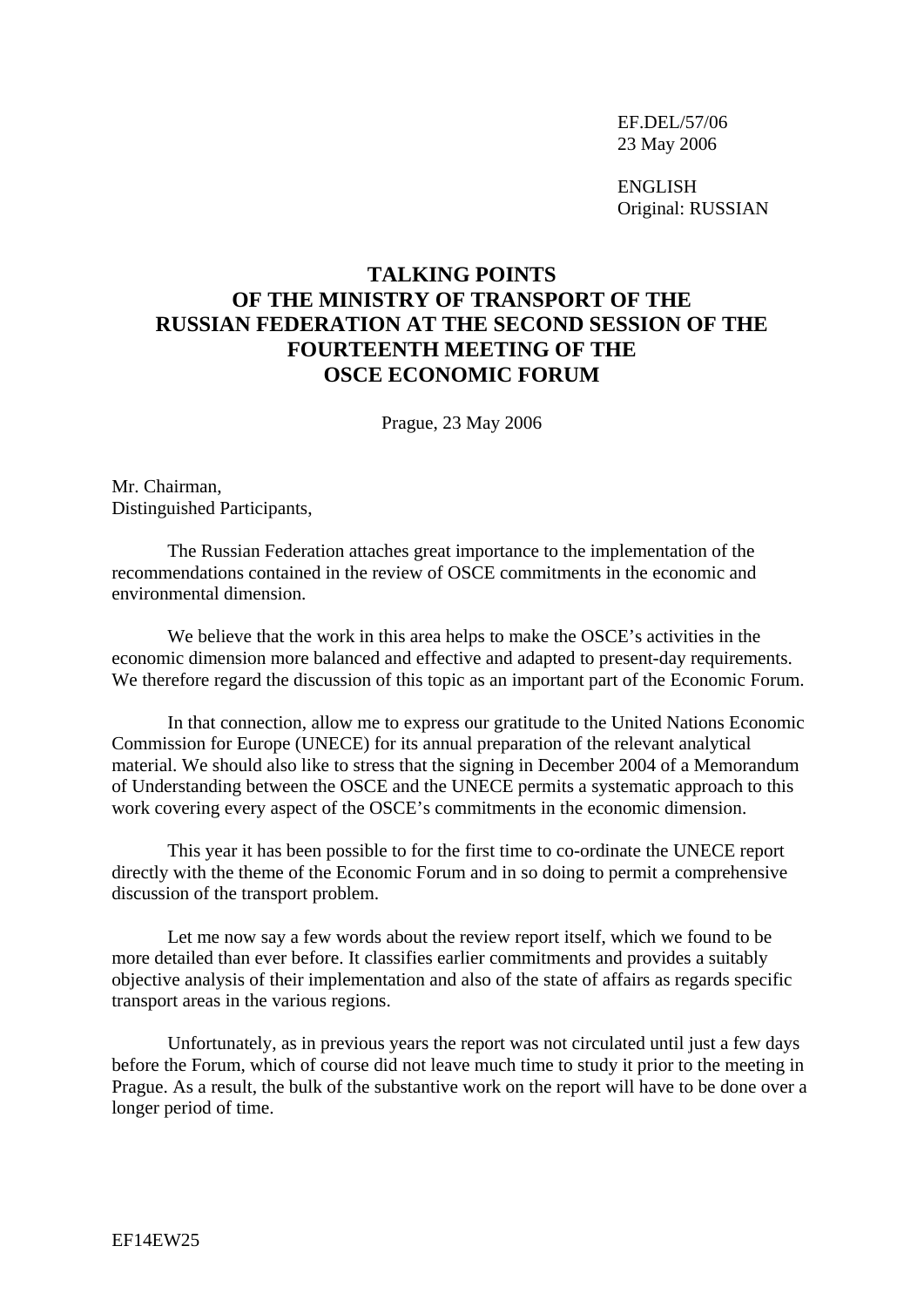In the context of the review of commitments, permit me to say a few words about the resolution of the basic questions regarding transport development and transport security in Russia.

 We are of the opinion that both technological and organizational threats to transport, which are dealt with in great detail in Mr. Capel Ferrer's report, and also terrorist threats are hindering the economic development of countries.

The Russian Federation is taking active steps to counter terrorism.

 The resolution of this difficult problem requires not only additional spending and modern technical facilities but also appropriate changes in approaches to the technology involved in transport processes to make it more reactive and also improvements in transport security with regard to terrorism. The Russian Federation has been taking measures to improve transport security for quite some time and a most effective security system has been installed at ports where foreign vessels call.

 The Maritime Security Service has successfully fulfilled the requirements of the International Ship and Port Facility Code:

— 217 security plans have been approved for port facilities;

— 1,658 vessels have been issued with International Ship Security Certificates.

 A centralized training system for security officers has been set up and is in operation. The system now has 16 training centres and more than 6,000 experts have been trained over the last two years.

 It is worth recalling the proposals made by the Russian delegation at the first session of the Fourteenth OSCE Economic Forum to make use of the transport and transit potential of the Russian Federation in the interests of the economic development of the OSCE participating States. The existing and developing transcontinental transport networks that link the markets of Europe, Russia and Asia already provide the basis for the establishment of stable long-term relations in this area through mutually advantageous and balanced co-operation among all participants, without the emergence of leaders in the process and the assumption of that country's proposals "as a basis".

 We believe that the transfer of ideas and technology, the development of regions associated with transport networks, the drawing up of "vertical" co-operation projects to strengthen the transcontinental transport network and the consideration of air transport routes, railways and other means of transport as a single system within the framework of a full-scale private-public partnership is the way to co-operate in the future.

I should now like to return to the question of transport security.

 The Russian Federation is currently creating a comprehensive State system for ensuring transport security.

 To this end, a State concept for ensuring Russia's transport security has been elaborated and the Federal Transport Security Act drafted. They define the legal bases for